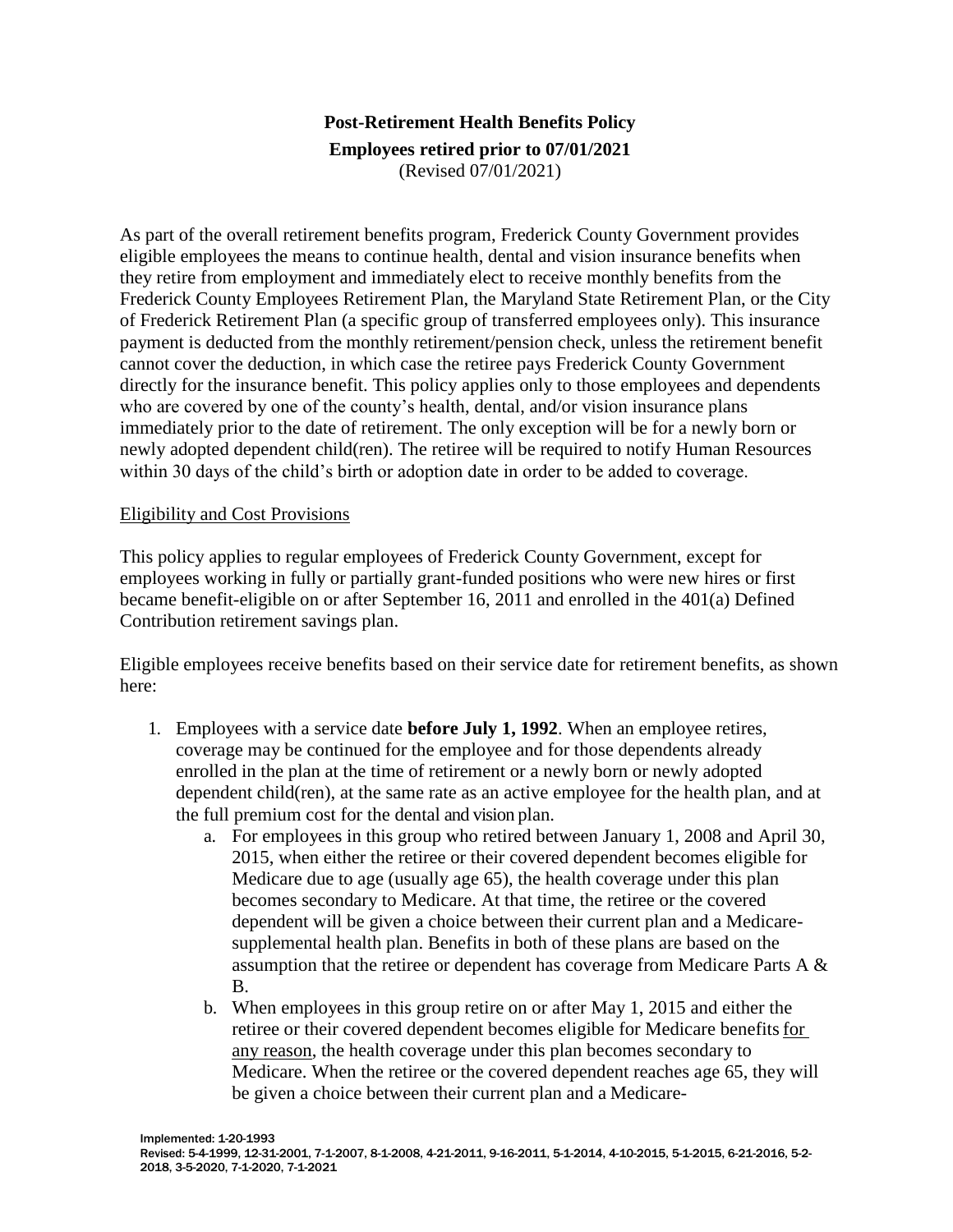supplemental health plan. Benefits in both of these plans are based on the assumption that the retiree or dependent has coverage from Medicare Parts A & B.

- 2. Employees with a service date **on or after July 1, 1992 and before August 1, 2008**. Coverage may be continued for the employee and for those dependents already on the health plan at the time of retirement or a newly born or newly adopted dependent child(ren) at a rate of 50% of the premium or, if the retiring employee has 25 or more years of service, at a rate of 45% of the premium, and at the full premium cost for the dental and vision plan, if the following conditions are met:
	- a. The employee must have worked for Frederick County Government for a minimum of 10 consecutive years, in a regular and health benefit-eligible position, and excluding credit for non-earned service (e.g. military service, transferred service, or purchased service, etc.). If the employee has previously worked for the County and returns to County employment, this previous service will not be credited toward the 10-year minimum service requirement. However, if the employee is reinstated to the same or similar position within one year of resignation, as defined in the Frederick County Personnel Rules, the adjusted service date will be used to determine years of service for eligibility.
	- b. Retirees will only be allowed to enroll in the County designated HMO plan. However, if a retiree resides outside the HMO service area, then the out-ofarea plan (if offered) would be available at the same percentage contribution.
	- c. For employees in this group who retired between January 1, 2008 and April 30, 2015, when either the retiree or their covered dependent becomes eligible for Medicare due to age (usually age 65), the health coverage under this plan becomes secondary to Medicare. At that time, the retiree or the covered dependent will be given a choice between their current plan and a Medicaresupplemental health plan. Benefits in both of these plans are based on the assumption that the retiree or dependent has coverage from Medicare Parts A & B.
	- d. When employees in this group retire on or after May 1, 2015 and either the retiree or their covered dependent becomes eligible for Medicare benefits for any reason, the health coverage under this plan becomes secondary to Medicare. When the retiree or the covered dependent reaches age 65, they will be given a choice between their current plan and a Medicare- supplemental health plan. Benefits in both of these plans are based on the assumption that the retiree or dependent has coverage from Medicare Parts A & B.
- 3. Employees with a service date **on or after August 1, 2008**. Coverage may be continued for the employee and for those dependents already on the health plan at the time of retirement or a newly born or newly adopted dependent child(ren) at a percentage of the premium based on years of service, and at the full premium cost for the dental and vision plan, if the following conditions are met: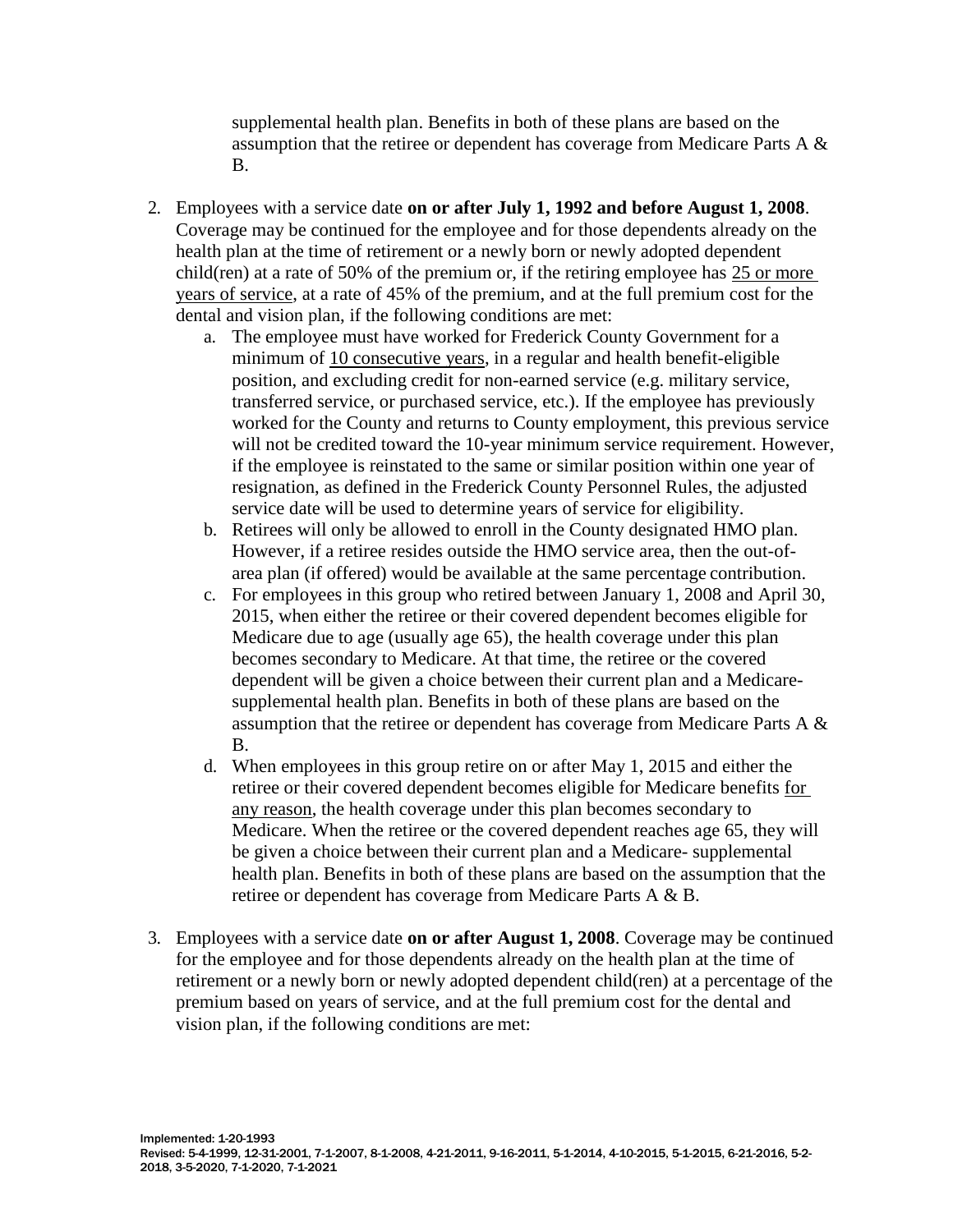- a. The employee must have worked for Frederick County Government for a minimum of 10 consecutive years, in a regular and health benefit-eligible position, and excluding credit for non-earned service (e.g. military service, transferred service, or purchased service, etc.). If the employee has previously worked for the County and returns to County employment, this previous service will not be credited toward the minimum service requirement. However, if the employee is reinstated to the same or similar position within one year of resignation, as defined in the Frederick County Personnel Rules, the adjusted service date will be used to determine years of service for eligibility.
- b. The employee portion of the health plan monthly premium will be determined at the time of retirement according to the following scale:

|                   | <b>Monthly Premium</b> |                    |
|-------------------|------------------------|--------------------|
| Years of Service* | <b>Retiree Pays</b>    | <b>County Pays</b> |
| 10 to 14.9        | 75%                    | 25%                |
| 15 to 19.9        | 65%                    | 35%                |
| 20 ot 24.9        | 55%                    | 45%                |
| $25+$             | 45%                    | 55%                |

\* As defined in Section 3a

- c. Retirees will only be allowed to enroll in the County designated HMO plan. However, if a retiree resides outside the HMO service area, then the out-ofarea plan (if offered) would be available at the same percentage contribution.
- d. When employees in this group retire and either the retiree or their covered dependent becomes eligible for Medicare benefits for any reason coverage under this Plan becomes secondary to Medicare. When the retiree or dependent reaches age 65, coverage comparable to that offered to active employees will end, and the retiree or the covered dependent will be offered a Medicare-supplemental plan. In order to be covered under the Medicaresupplemental plan, the retiree or dependent must have enrolled for coverage under both Medicare Parts A & B.
- 4. **Full-time Deputy Sheriff or Correctional Officers at the rank of Sergeant and below** are eligible for line of duty health care coverage, regardless of years of service, provided the employee retires under a line of duty disability on or after July 1, 2019. **All sworn, regular, nonexempt uniformed employees at or below the rank of captain within the Frederick County Division of Fire and Rescue Services** are eligible for line of duty health care coverage, regardless of years of service, provided the employee retires under a line of duty disability on or after July 1, 2020.

The employee must have existing health care coverage through the County at the time of retirement. Coverage may be continued for the employee and for those dependents already on the health plan at the time of retirement or a newly born or newly adopted dependent child(ren) at a rate of 50% of the premium. If the above applicable Deputy Sheriff or Correctional Officer is eligible for a lower premium based on hire/service date and years of service as listed in this policy, the lower premium would apply.

Implemented: 1-20-1993 a. Retirees will only be allowed to enroll in the County designated HMO plan.